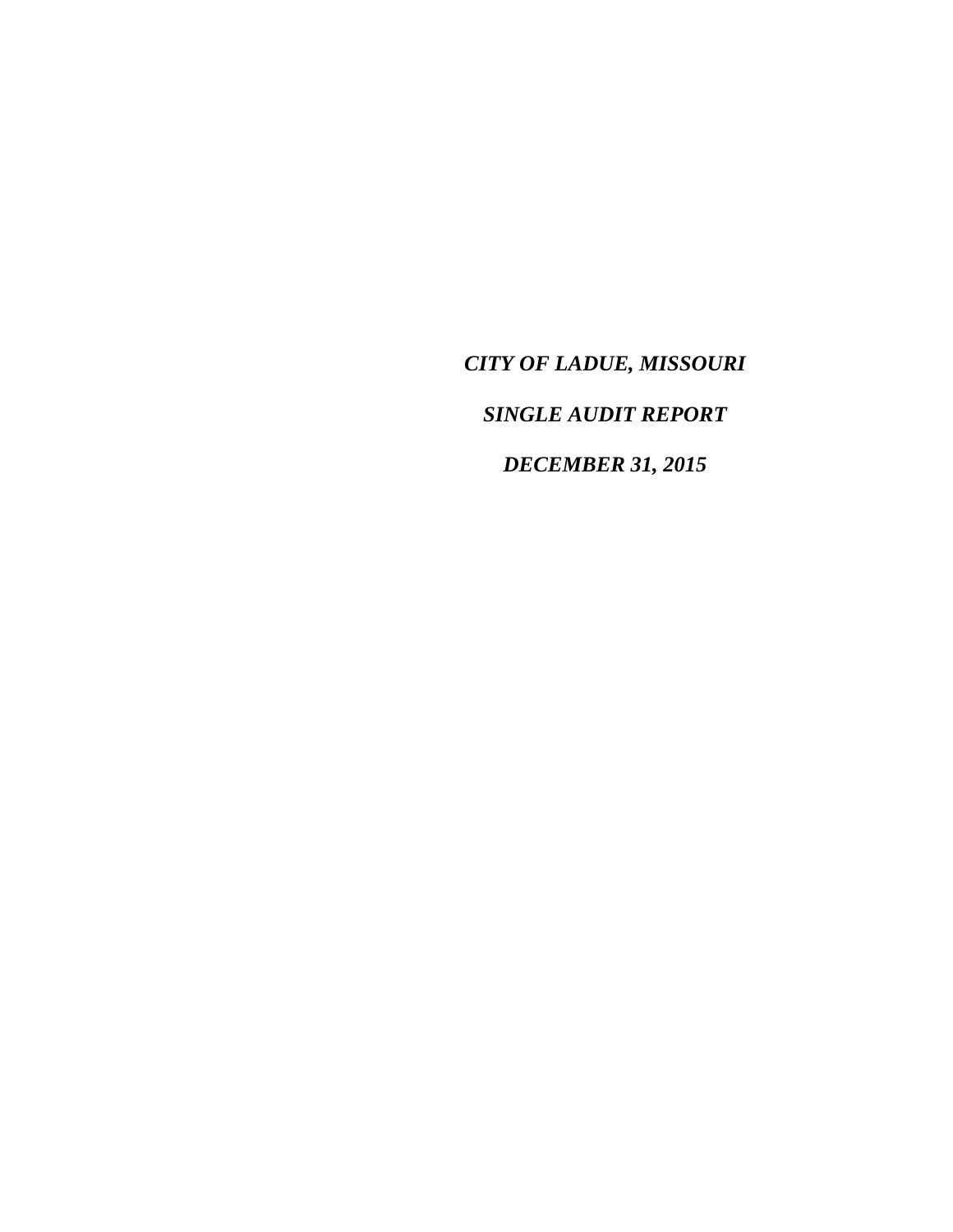# *CITY OF LADUE, MISSOURI*  SINGLE AUDIT REPORT LADUE, MISSOURI

### **TABLE OF CONTENTS**

|                                                                                                                                                                                                       | PAGE |
|-------------------------------------------------------------------------------------------------------------------------------------------------------------------------------------------------------|------|
| Schedule Of Expenditures Of Federal Awards                                                                                                                                                            |      |
| Note To Schedule Of Expenditures Of Federal Awards                                                                                                                                                    |      |
| Report On Internal Control Over Financial Reporting<br>And On Compliance And Other Matters Based On<br>An Audit Of Financial Statements Performed In<br>Accordance With Government Auditing Standards | 3    |
| Report On Compliance With Requirements Applicable<br>To Each Major Program And Internal Control Over<br>Compliance Required by the Uniform Guidance                                                   |      |
| <b>Schedule Of Findings And Questioned Costs</b>                                                                                                                                                      | 8    |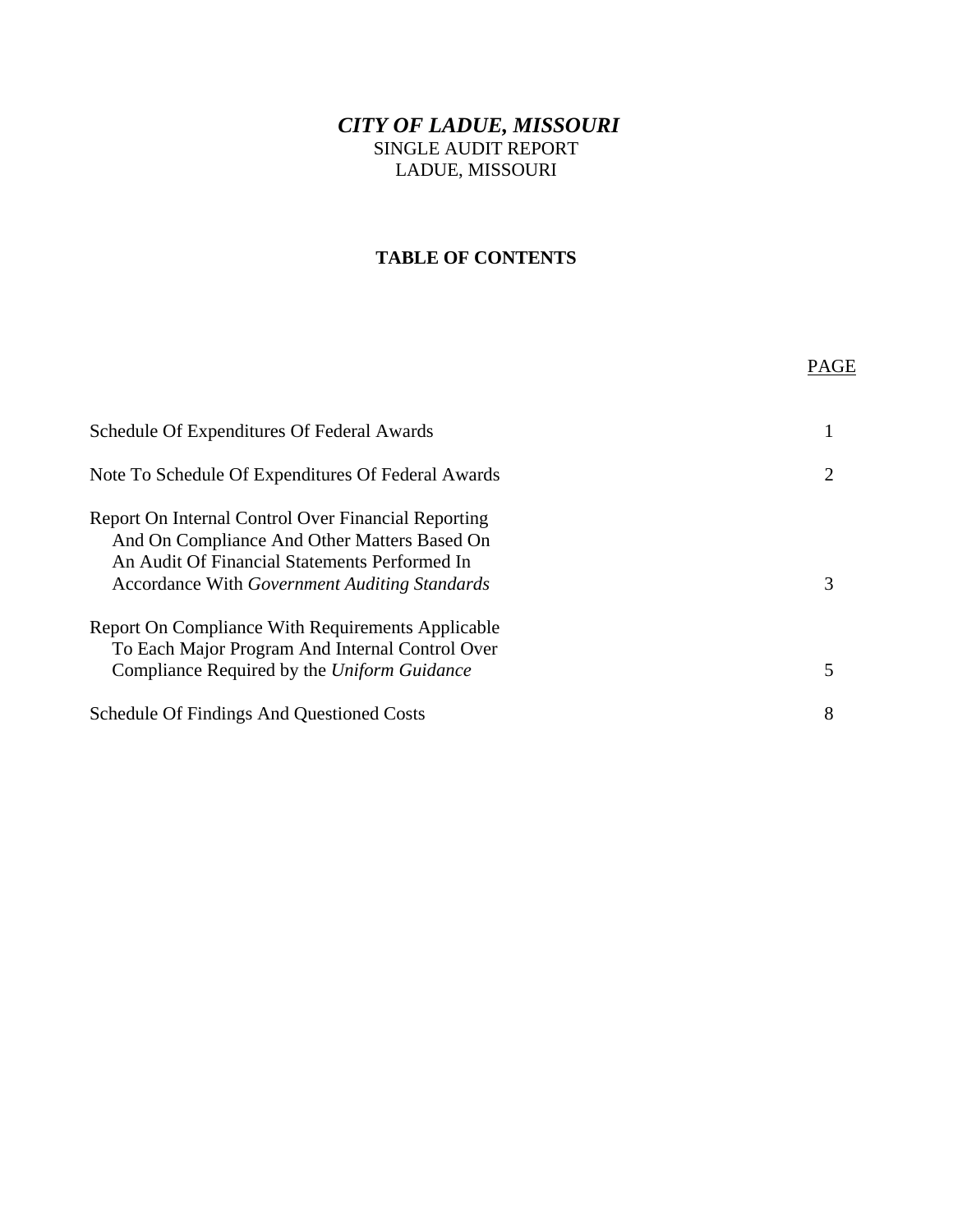# *CITY OF LADUE, MISSOURI* SCHEDULE OF EXPENDITURES OF FEDERAL AWARDS FOR THE YEAR ENDED DECEMBER 31, 2015

| FEDERAL GRANTOR/PASS-THROUGH<br><b>GRANTOR/PROGRAM TITLE</b> | <b>GRANT</b><br><b>NUMBER</b> | <b>CFDA</b><br><b>NUMBER</b> | <b>DISBURSEMENT</b><br><b>EXPENDITURES</b> |
|--------------------------------------------------------------|-------------------------------|------------------------------|--------------------------------------------|
| DEPARTMENT OF TRANSPORTATION                                 |                               |                              |                                            |
| Passed through Missouri Department of                        |                               |                              |                                            |
| Highway Planning and Construction Grant                      | STP 5529(609)                 | 20.205                       | 1,005,933<br>S.                            |
| Highway Planning and Construction Grant                      | STP 5529(611)                 | 20.205                       | 307,696                                    |
| <b>Total Department of Transportation</b>                    |                               |                              | 1,313,629<br>S.                            |
|                                                              |                               |                              |                                            |
| <b>TOTAL EXPENDITURES OF</b>                                 |                               |                              |                                            |
| <b>FEDERAL AWARDS</b>                                        |                               |                              | \$1,313,629                                |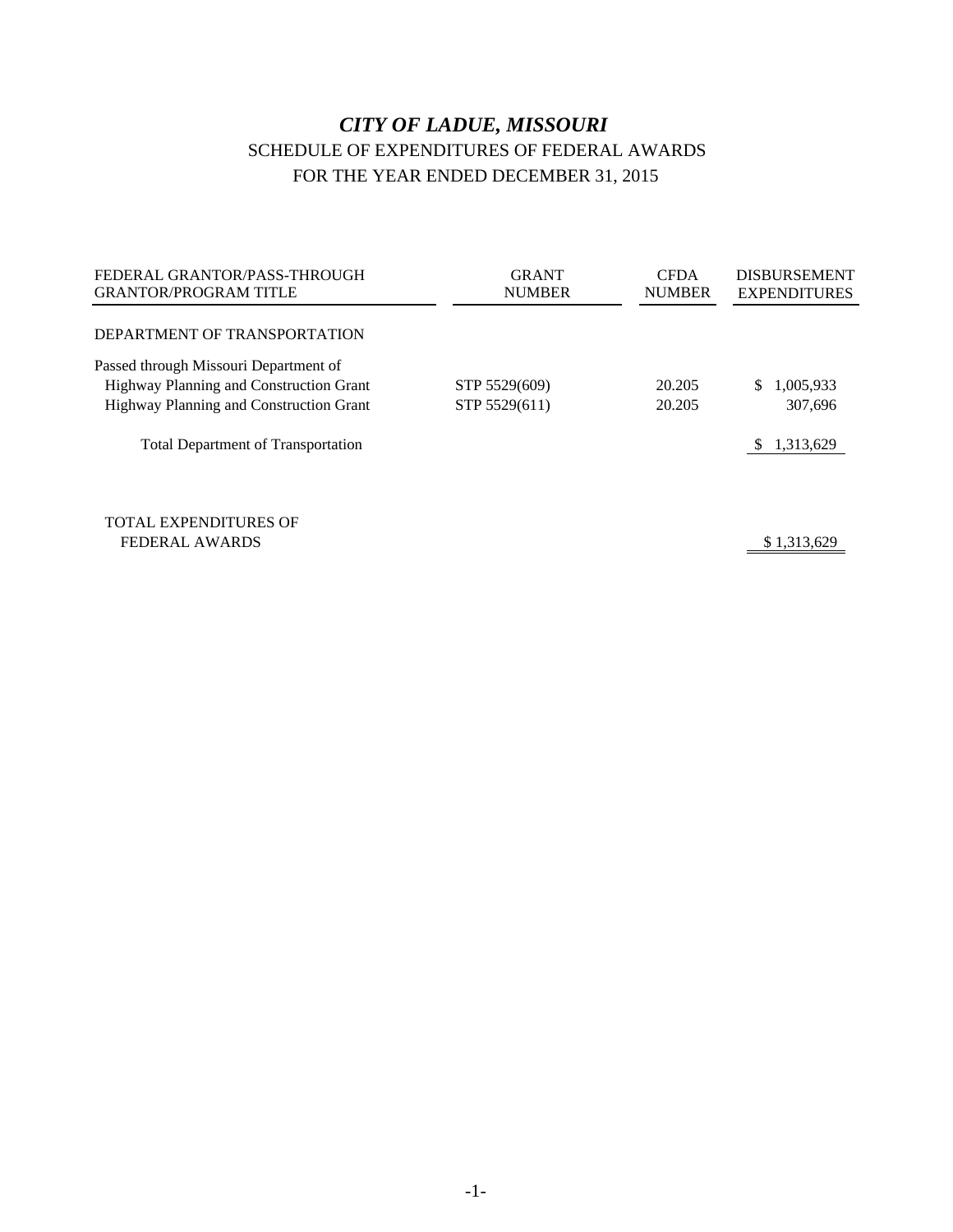### *CITY OF LADUE, MISSOURI* NOTE TO SCHEDULE OF EXPENDITURES OF FEDERAL AWARDS YEAR ENDED DECEMBER 31, 2015

#### NOTE 1 - BASIS OF PRESENTATION

The accompanying schedule of expenditures of federal awards (the Schedule) includes the federal award activity of City of Ladue, Missouri under programs of the federal government for the year ended December 31, 2015. The information in this Schedule is presented in accordance with the requirements of Title 2 U.S. *Code of Federal Regulations* Part 200, *Uniform Administrative Requirements, Cost Principles, and Audit Requirements for Federal Awards* (Uniform Guidance). Because the Schedule presents only a selected portion of the operations of City of Ladue, Missouri, it is not intended to and does not present the financial position, or changes in net assets of City of Ladue, Missouri.

#### NOTE 2 - SUMMARY OF SIGNIFICANT ACCOUNTING POLICIES

Expenditures reported on the Schedule are reported on the accrual basis of accounting. Such expenditures are recognized following the cost principles contained in the Uniform Guidance, wherein certain types of expenditures are not allowable or are limited as to reimbursements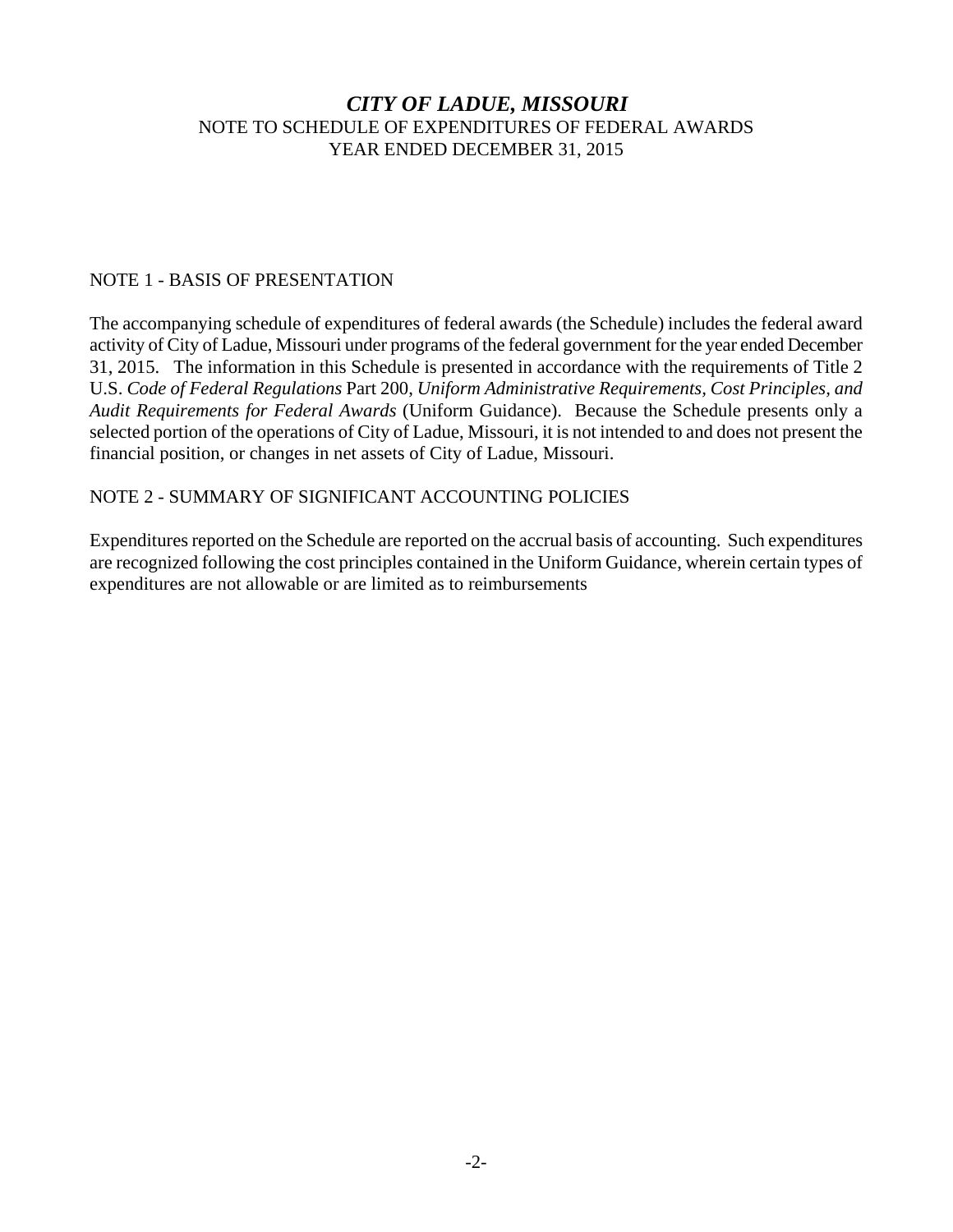## **INDEPENDENT AUDITORS' REPORT ON INTERNAL CONTROL OVER FINANCIAL REPORTING AND ON COMPLIANCE AND OTHER MATTERS BASED ON AN AUDIT OF FINANCIAL STATEMENTS PERFORMED IN ACCORDANCE WITH** *GOVERNMENT AUDITING STANDARDS*



### The Honorable Mayor and Members of the City Council *CITY OF LADUE, MISSOURI*

We have audited, in accordance with the auditing standards generally accepted in the United States of America and the standards applicable to financial audits contained in *Government Auditing Standards* issued by the Comptroller General of the United States, the financial statements of the governmental activities and each major fund of the City of Ladue, Missouri as of and for the year ended December 31, 2015, and the related notes to the financial statements, which collectively comprise City of Ladue, Missouri's basic financial statements and have issued our report thereon dated June 7, 2016.

## **Internal Control Over Financial Reporting**

In planning and performing our audit of the financial statements, we considered City of Ladue, Missouri's internal control over financial reporting (internal control) to determine the audit procedures that are appropriate in the circumstances for the purpose of expressing our opinions on the financial statements, but not for the purpose of expressing an opinion on the effectiveness of City of Ladue, Missouri's internal control. Accordingly, we do not express an opinion on the effectiveness of City of Ladue, Missouri's internal control.

A *deficiency in internal control* exists when the design or operation of a control does not allow management or employees, in the normal course of performing their assigned functions, to prevent, or detect and correct misstatements on a timely basis. A *material weakness* is a deficiency, or a combination of deficiencies, in internal control such that there is a reasonable possibility that a material misstatement of the entity's financial statements will not be prevented, or detected and corrected on a timely basis. A *significant deficiency* is a deficiency, or combination of deficiencies, in internal control that is less severe than a material weakness, yet important enough to merit attention by those charged with governance.

Our consideration of internal control was for the limited purpose described in the first paragraph of this section and was not designed to identify all deficiencies in internal control that might be material weaknesses or significant deficiencies and therefore, material weaknesses or significant deficiencies may exist that were not identified. We did identify certain deficiencies in internal control, described in the accompanying schedule of finding and questioned costs as item 2015-001 to be a material weaknesses.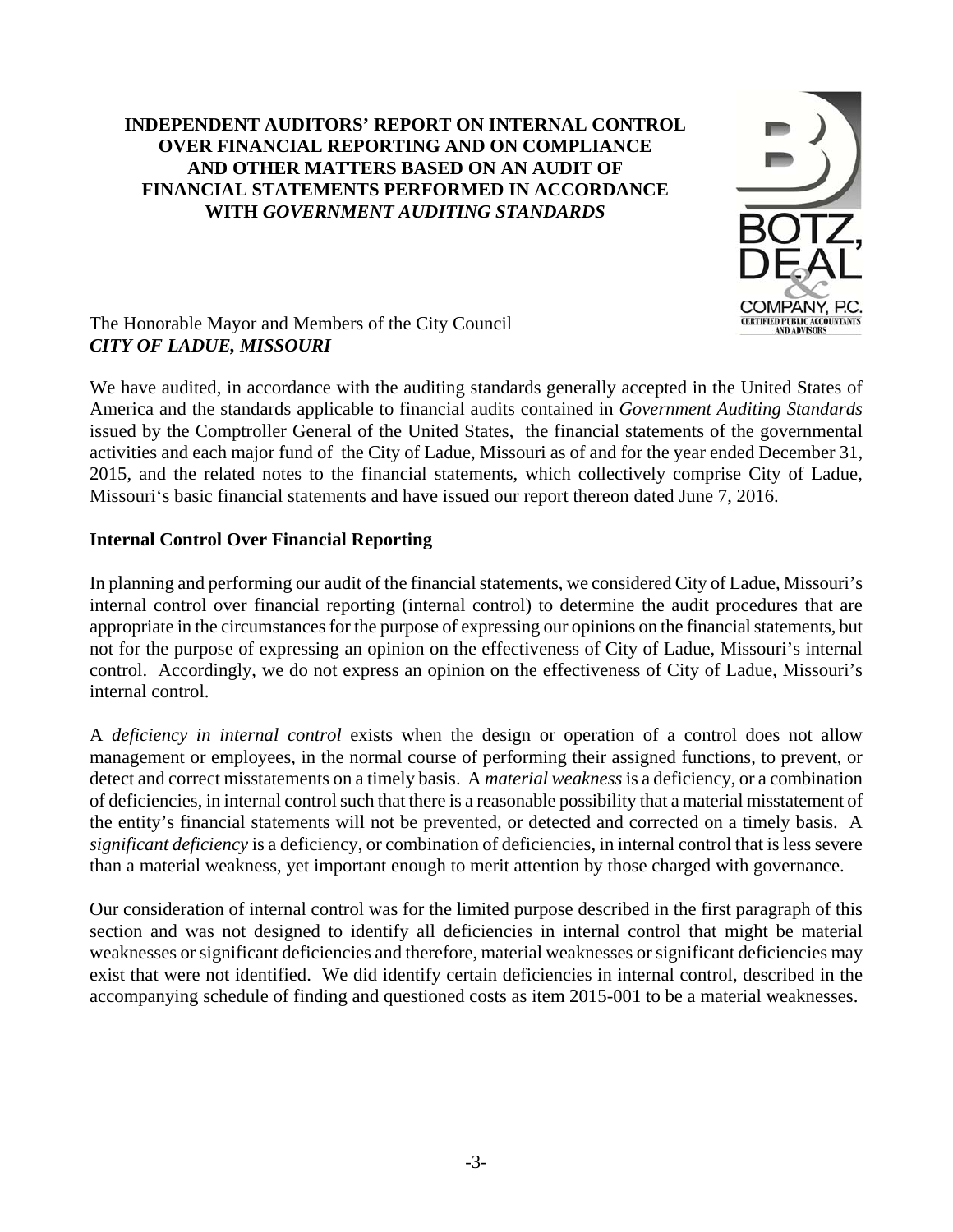#### **Compliance And Other Matters**

As part of obtaining reasonable assurance about whether City of Ladue, Missouri's financial statements are free of material misstatement, we performed tests of its compliance with certain provisions of laws, regulations, contracts, and grant agreements, noncompliance with which could have a direct and material effect on the determination of financial statement amounts. However, providing an opinion on compliance with those provisions was not an objective of our audit, and accordingly, we do not express such an opinion. The results of our tests disclosed no instances of noncompliance or other matters that are required to be reported under Government Auditing Standards.

#### **Purpose of this Report**

The purpose of this report is solely to describe the scope of our testing of internal control and compliance and the results of that testing, and not to provide an opinion on the effectiveness of the City's internal control or on compliance. This report is an integral part of an audit performed in accordance with Government Auditing Standards in considering the city's internal control and compliance. Accordingly, this communication is not suitable for any other purpose.

<u>Boty Deal & Compar</u>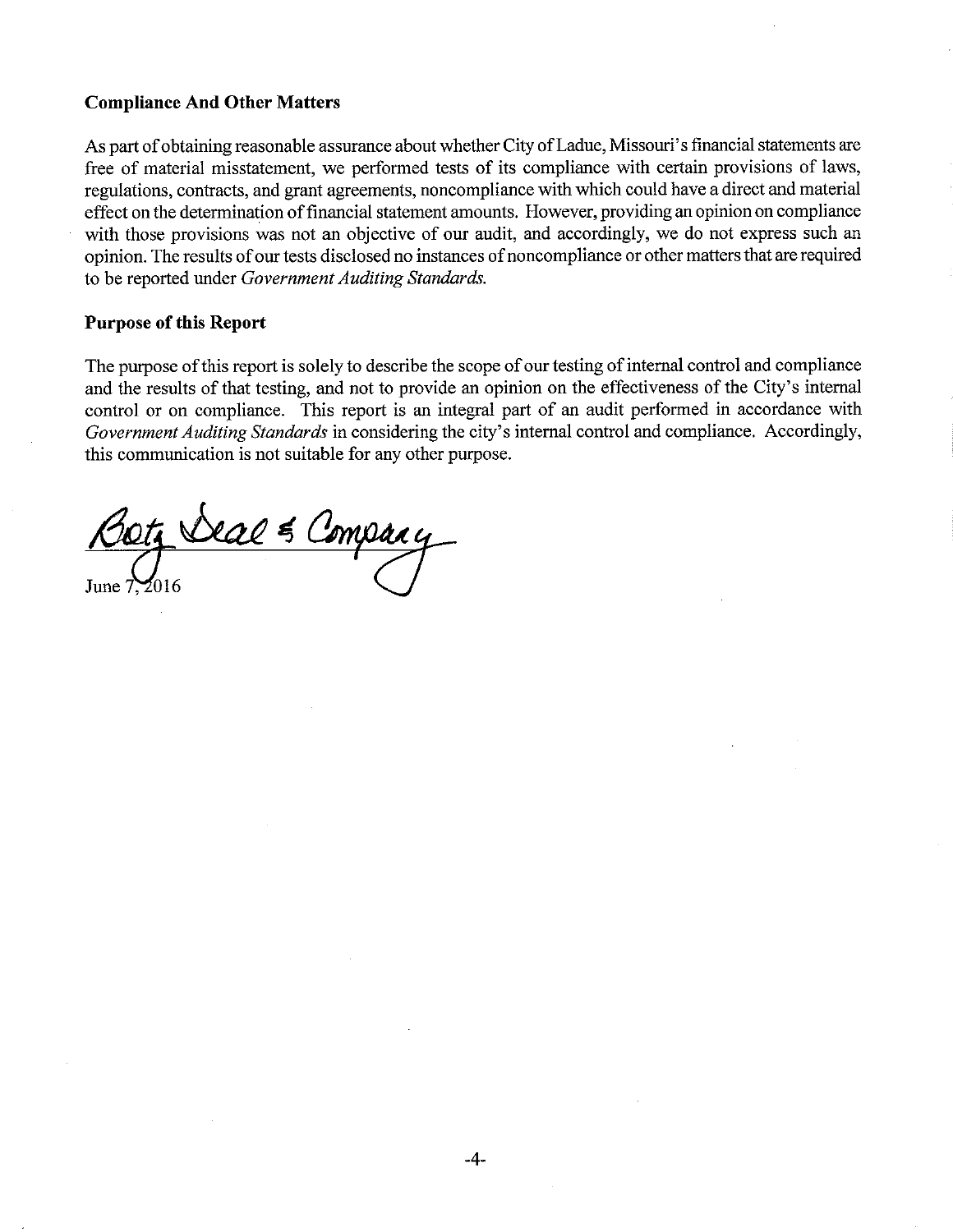### **INDEPENDENT AUDITORS' REPORT ON COMPLIANCE FOR EACH MAJOR PROGRAM AND ON INTERNAL CONTROL OVER COMPLIANCE REQUIRED BY** *THE UNIFORM GUIDANCE*

### The Honorable Mayor and Members of the City Council *CITY OF LADUE, MISSOURI*

## *Report on Compliance for Each Major Federal Program*

We have audited the City of Ladue, Missouri's compliance with the types of compliance requirements described in the *OMB Compliance Supplement* that could have a direct and material effect on each of the City of Ladue, Missouri's major federal programs for the year ended December 31, 2015. City of Ladue, Missouri's major federal programs are identified in the summary of auditor's results section of the accompanying schedule of findings and questioned costs.

## *Management's Responsibility*

Management is responsible for compliance with federal statutes, regulations, and the terms and conditions of its federal awards applicable to its federal programs.

### *Auditors' Responsibility*

Our responsibility is to express an opinion on compliance for each of the City of Ladue, Missouri's major federal program based on our audit of the types of compliance requirements referred to above. We conducted our audit of compliance in accordance with auditing standards generally accepted in the United States of America; the standards applicable to financial audits contained in *Government Auditing Standards*, issued by the Comptroller General of the United States; and the audit requirements of Title 2 U.S. *Code of Federal Regulations* Part 200, *Uniform Administrative Requirements, Cost Principles, and Audit Requirements for Federal Awards* (Uniform Guidance). Those standards and the Uniform Guidance require that we plan and perform the audit to obtain reasonable assurance about whether noncompliance with the types of compliance requirements referred to above that could have a direct and material effect on a major federal program occurred. An audit includes examining, on a test basis, evidence about the City of Ladue, Missouri's compliance with those requirements and performing such other procedures as we considered necessary in the circumstances.

We believe that our audit provides a reasonable basis for our opinion on compliance for each major federal program. However, our audit does not provide a legal determination of the City of Ladue, Missouri's compliance.

## *Opinion on Each Major Federal Program*

In our opinion, the City of Ladue, Missouri complied, in all material respects, with the types of compliance requirements referred to above that could have a direct and material effect on each of its major federal programs for the year ended December 31, 2015.

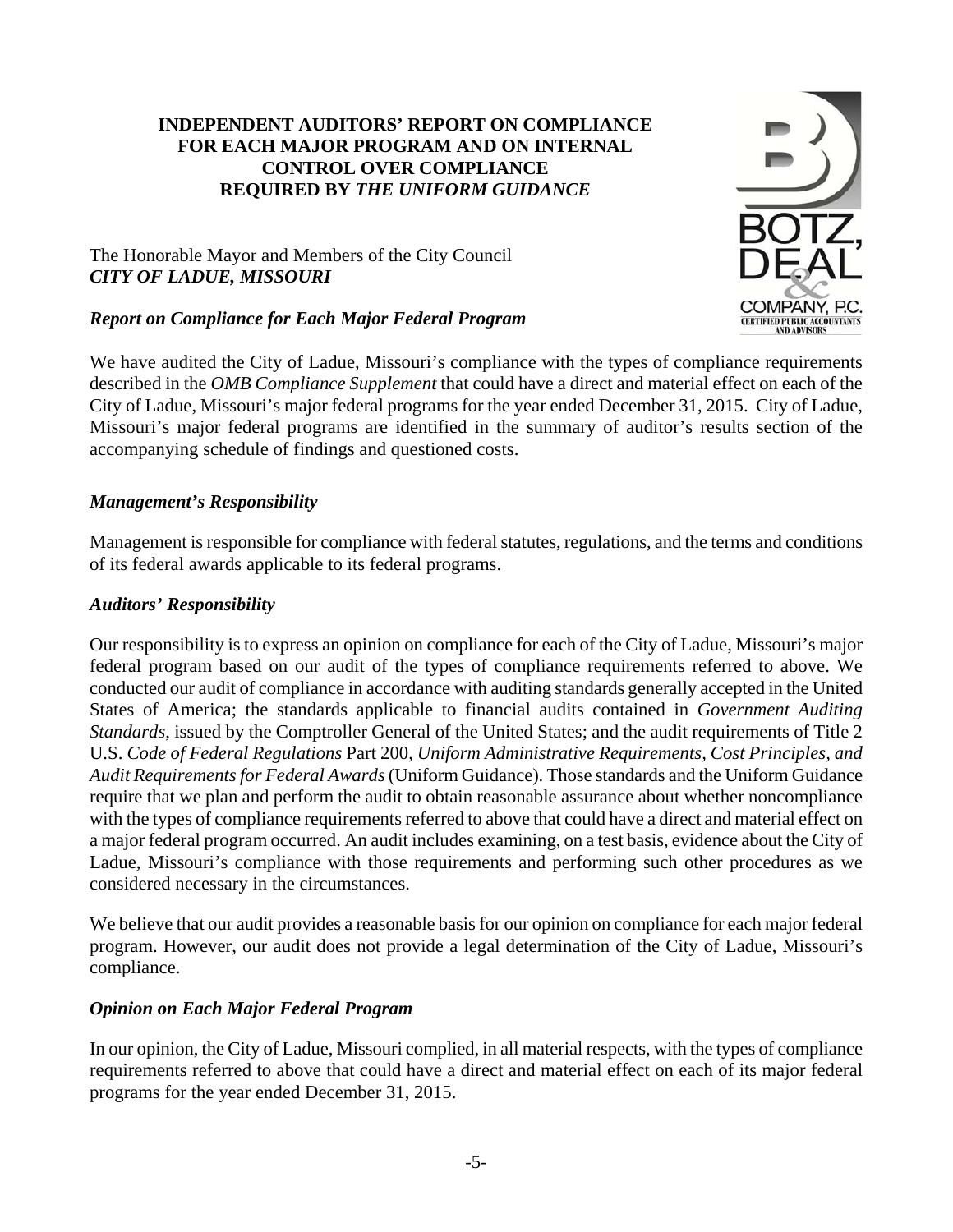### *Report on Internal Control over Compliance*

Management of the City of Ladue, Missouri is responsible for establishing and maintaining effective internal control over compliance with the types of compliance requirements referred to above. In planning and performing our audit of compliance, we considered the City of Ladue, Missouri's internal control over compliance with the types of requirements that could have a direct and material effect on each major federal program to determine the auditing procedures that are appropriate in the circumstances for the purpose of expressing an opinion on compliance for each major federal program and to test and report on internal control over compliance in accordance with the Uniform Guidance, but not for the purpose of expressing an opinion on the effectiveness of internal control over compliance. Accordingly, we do not express an opinion on the effectiveness of the City of Ladue, Missouri's internal control over compliance.

A *deficiency in internal control over compliance* exists when the design or operation of a control over compliance does not allow management or employees, in the normal course of performing their assigned functions, to prevent, or detect and correct, noncompliance with a type of compliance requirement of a federal program on a timely basis. A *material weakness in internal control over compliance* is a deficiency, or combination of deficiencies, in internal control over compliance, such that there is a reasonable possibility that material noncompliance with a type of compliance requirement of a federal program will not be prevented, or detected and corrected, on a timely basis. A *significant deficiency in internal control over compliance* is a deficiency, or a combination of deficiencies, in internal control over compliance with a type of compliance requirement of a federal program that is less severe than a material weakness in internal control over compliance, yet important enough to merit attention by those charged with governance.

Our consideration of internal control over compliance was for the limited purpose described in the first paragraph of this section and was not designed to identify all deficiencies in internal control over compliance that might be material weaknesses or significant deficiencies. We did not identify any deficiencies in internal control over compliance that we consider to be material weaknesses. However, material weaknesses may exist that have not been identified.

#### **Report on Schedule of Expenditures of Federal Awards Required by Uniform Guidance**

We have audited the financial statements of the governmental activities, each major fund, and the aggregate remaining fund information of the City of Ladue, Missouri as of and for the year ended December 31, 2015 and the related noted to the financial statements, which collectively comprise the City of Ladue, Missouri's basic financial statements. We have issued our report thereon dated June 6, 2016, which contained an unmodified opinion on those financial statements. Our audit was conducted for the purpose of forming an opinion on the financial statements that collectively comprise the basic financial statements. The accompanying schedule of expenditures of federal awards is presented for purposes of additional analysis as required by the Uniform Guidance and is not a required part of the financial statements. Such information is the responsibility of management and was derived from and relates directly to the underlying accounting and other records used to prepare the financial statements. The information has been subjected to the auditing procedures applied in the audit of the financial statements and certain additional procedures, including comparing and reconciling such information directly to the underlying accounting and other records used to prepare the financial statements or to the financial statements themselves, and other additional procedures in accordance with auditing standards generally accepted in the United States of America. In our opinion, the schedule of expenditures of federal awards is fairly stated in all material respects in relation to the financial statements as a whole.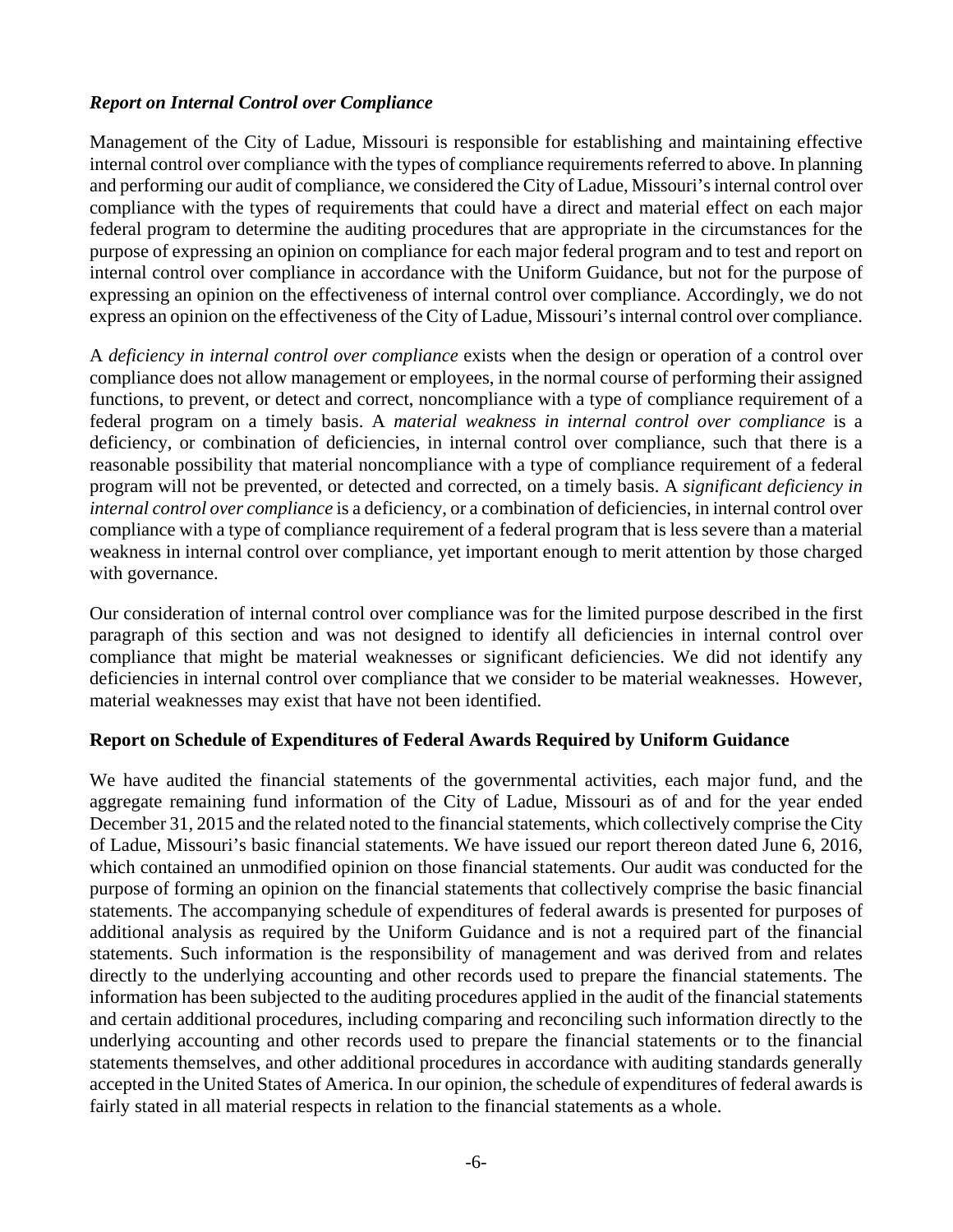The purpose of this report on internal control over compliance is solely to describe the scope of our testing of internal control over compliance and the results of that testing based on the requirements of Uniform Guidance. Accordingly, this report is not suitable for any other purpose.

Company <u>ral 5 </u> June  $7,2016$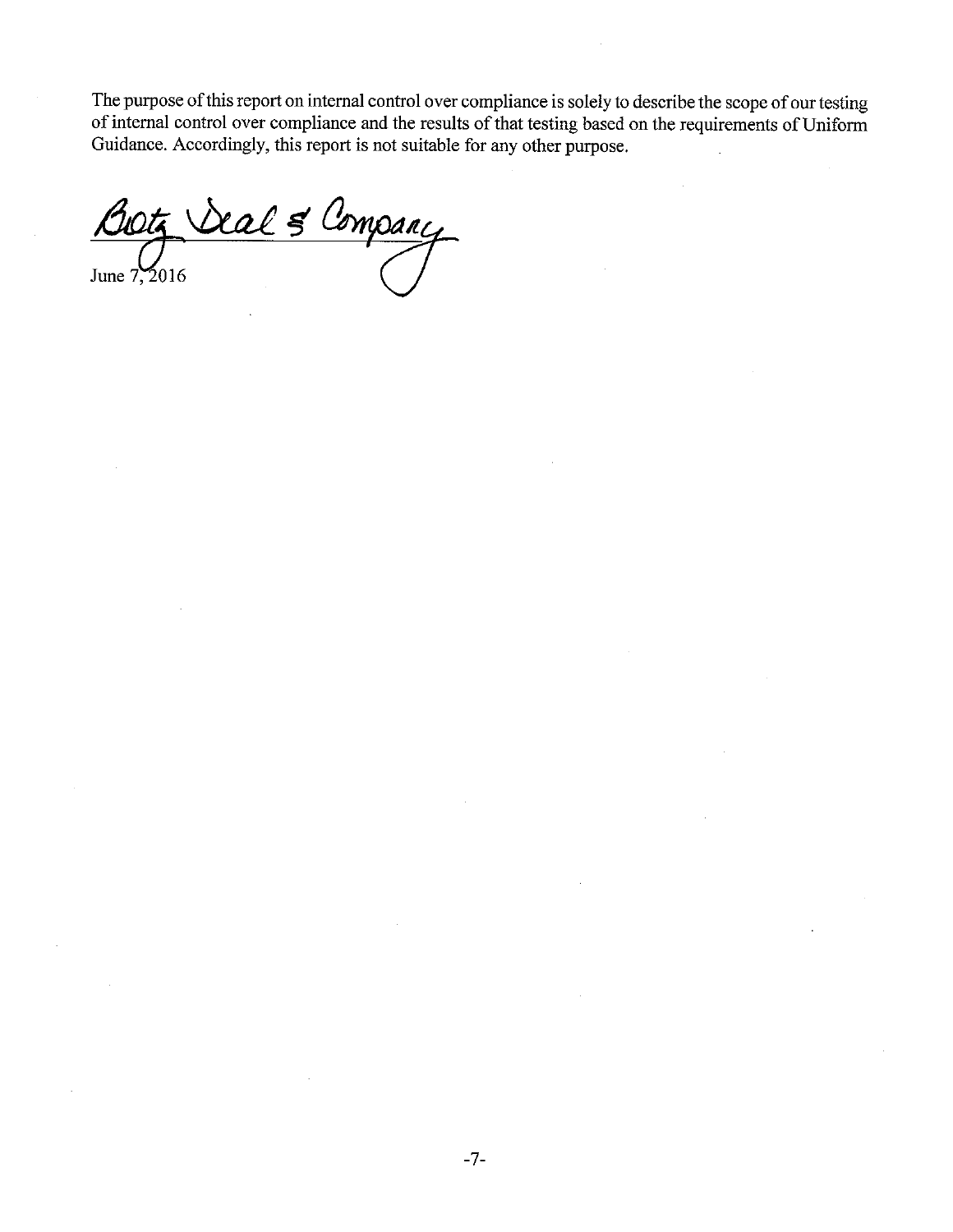### *CITY OF LADUE, MISSOURI* SCHEDULE OF FINDINGS AND QUESTIONED COSTS DECEMBER 31, 2015

#### A. **Summary of Audit Results**

- 1. The auditors' report expresses an unmodified opinion on whether the financial statements of City of Ladue, Missouri were prepared in accordance with GAAP.
- 2. One significant deficiency relating to the audit of the financial statements is reported in the *Report on Internal Control Over Financial Reporting and on Compliance and other Matters Based on an Audit of Financial Statements Performed in Accordance With Government Auditing Standards.*
- 3. No instances of noncompliance material to the financial statements of City of Ladue, which would be required to be reported in accordance with *Government Auditing Standards,* were disclosed during the audit.
- 4. No significant deficiencies in internal control over major federal award programs disclosed during the audit were reported in the *Independent Auditors' Report on Compliance with Requirements Applicable To Each Major Program and on Internal Control Over Compliance in Accordance with the Uniform Guidance.*
- 5. The auditors' report on compliance for the major federal awards programs for City of Ladue, Missouri, expresses an unmodified opinion on all major federal programs.
- 6. There were no material audit findings relating to major programs which would be required to be reported in accordance with 2 CFR section 200.516(a) in this Schedule.
- 7. The program tested as a major program was U.S. Department of Transportation Planning and Construction CFDA No. 20.205*.*
- 8. The threshold for distinguishing Type A and B programs was \$750,000.
- 9. The City of Ladue, Missouri was determined to not be a low risk auditee.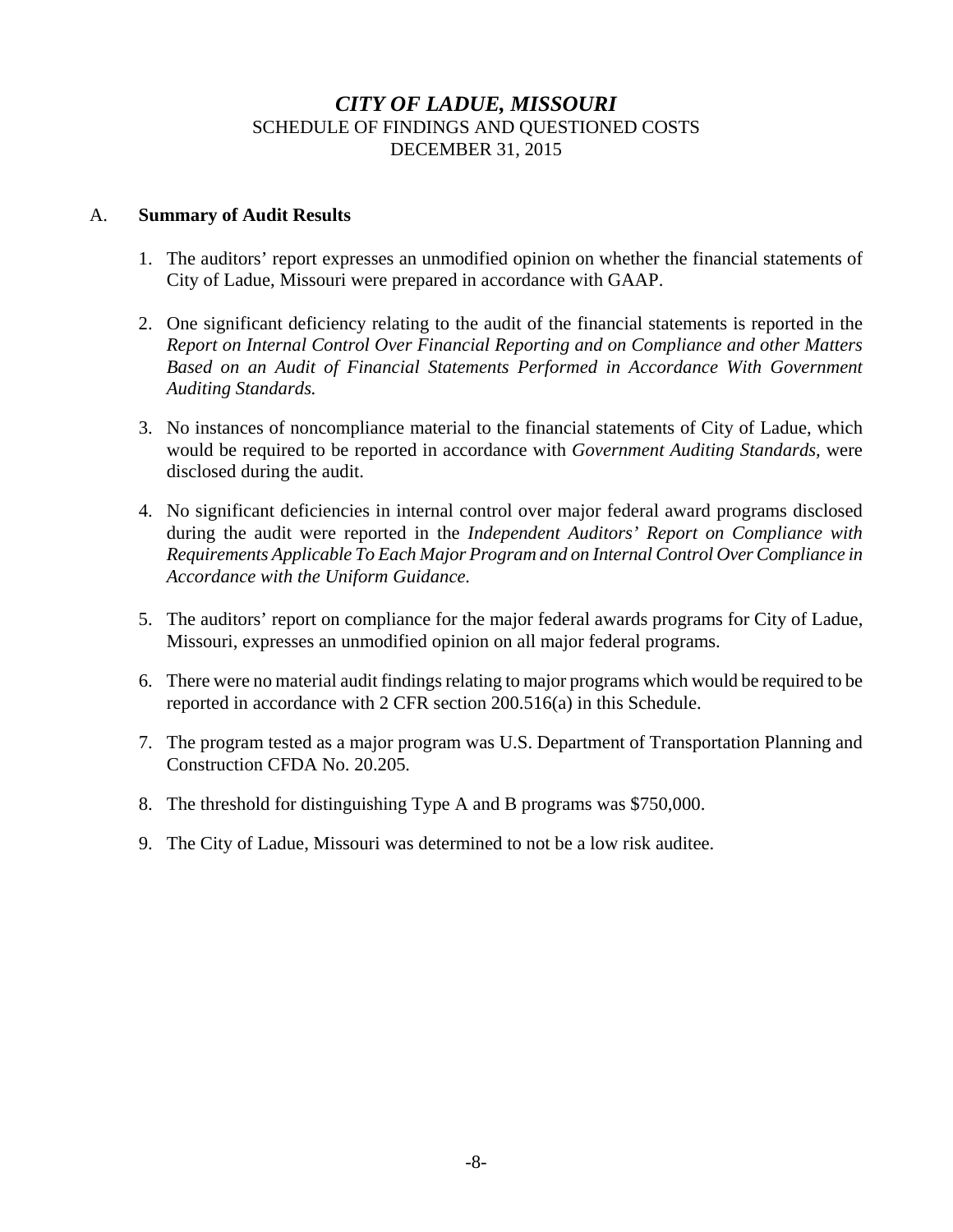### B. **Findings - Financial Statement Audit**

### SIGNIFICANT DEFICIENCIES CONSIDERED TO BE A MATERIAL WEAKNESS

#### 2015-001 Significant Audit Adjustment

*Condition:* We proposed a material audit adjustment.

*Criteria:* Under the reporting requirements, if material audit adjustments are made by the audit team, it is considered a significant deficiency and a material weakness in financial reporting.

*Cause:* Turnover in the Finance Director position and timing of the audit resulted in year-end procedures not being fully completed/reviewed.

*Effect:* The prior year sales tax receivable was not reversed resulting in current year-end receivable balance not being accurate.

*Recommendation:* Procedures should be in place to insure that all accounts balances are reconciled and reviewed for accuracy.

*Grantee's Response:* The City management concurs and considers the adjustments to be a result of the timing of turnover in the key financial reporting position. Appropriate personnel is now in place and it is anticipated audit adjustments will not be required in the future.

### C. **Findings and Questioned Costs - Major Federal Awards Programs Audit**

1. None.